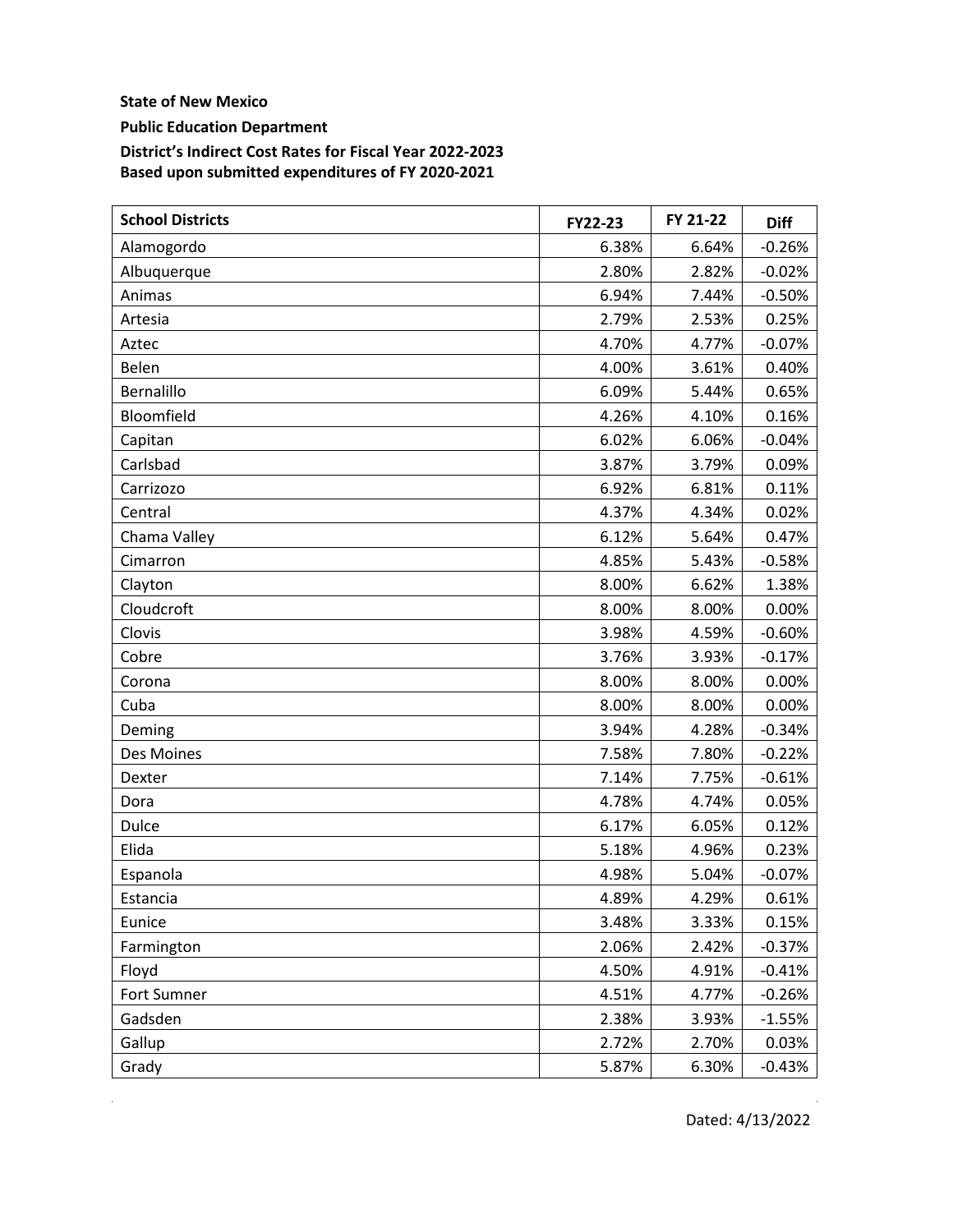| <b>School Districts</b> | FY22-23 | FY 21-22 | <b>Diff</b> |
|-------------------------|---------|----------|-------------|
| Grants/Cibola           | 3.03%   | 3.34%    | $-0.32%$    |
| Hagerman                | 3.61%   | 3.79%    | $-0.17%$    |
| Hatch                   | 3.29%   | 3.11%    | 0.18%       |
| Hobbs                   | 2.37%   | 2.51%    | $-0.14%$    |
| Hondo Valley            | 6.48%   | 6.71%    | $-0.23%$    |
| House                   | 7.55%   | 8.00%    | $-0.45%$    |
| Jal                     | 4.17%   | 4.08%    | 0.09%       |
| Jemez Mountain          | 8.00%   | 8.00%    | 0.00%       |
| Jemez Valley            | 6.35%   | 6.81%    | $-0.46%$    |
| Lake Arthur             | 7.82%   | 8.00%    | $-0.18%$    |
| Las Cruces              | 3.17%   | 3.38%    | $-0.21%$    |
| Las Vegas City          | 6.71%   | 7.26%    | $-0.55%$    |
| Logan                   | 4.66%   | 3.88%    | 0.78%       |
| Lordsburg               | 7.40%   | 7.97%    | $-0.58%$    |
| Los Alamos              | 4.98%   | 5.29%    | $-0.31%$    |
| Los Lunas               | 4.08%   | 3.90%    | 0.19%       |
| Loving                  | 4.39%   | 3.84%    | 0.55%       |
| Lovington               | 3.99%   | 4.24%    | $-0.25%$    |
| Magdalena               | 5.83%   | 5.75%    | 0.08%       |
| Maxwell                 | 7.50%   | 7.42%    | 0.08%       |
| Melrose                 | 5.67%   | 5.51%    | 0.16%       |
| Mesa Vista              | 7.62%   | 7.12%    | 0.50%       |
| Mora                    | 6.69%   | 7.36%    | $-0.67%$    |
| Moriarty                | 3.24%   | 3.25%    | $-0.01%$    |
| Mosquero                | 8.00%   | 8.00%    | 0.00%       |
| Mountainair             | 4.63%   | 4.29%    | 0.34%       |
| Pecos                   | 5.08%   | 5.45%    | $-0.38%$    |
| Penasco                 | 7.78%   | 8.00%    | $-0.22%$    |
| Pojoaque Valley         | 4.18%   | 4.77%    | $-0.59%$    |
| Portales                | 3.47%   | 3.44%    | 0.02%       |
| Quemado                 | 6.30%   | 6.10%    | 0.21%       |
| Questa                  | 7.69%   | 6.76%    | 0.93%       |
| Raton                   | 3.16%   | 3.20%    | $-0.04%$    |
| Reserve                 | 5.62%   | 5.99%    | $-0.37%$    |
| Rio Rancho              | 4.80%   | 5.71%    | $-0.90%$    |
| Roswell                 | 4.19%   | 4.49%    | $-0.30%$    |
| Roy                     | 7.79%   | 7.26%    | 0.54%       |
| Ruidoso                 | 4.29%   | 4.69%    | $-0.41%$    |
| San Jon                 | 7.42%   | 7.36%    | 0.06%       |
| Santa Fe                | 2.83%   | 3.17%    | $-0.35%$    |

 $\mathcal{L}_{\text{max}}$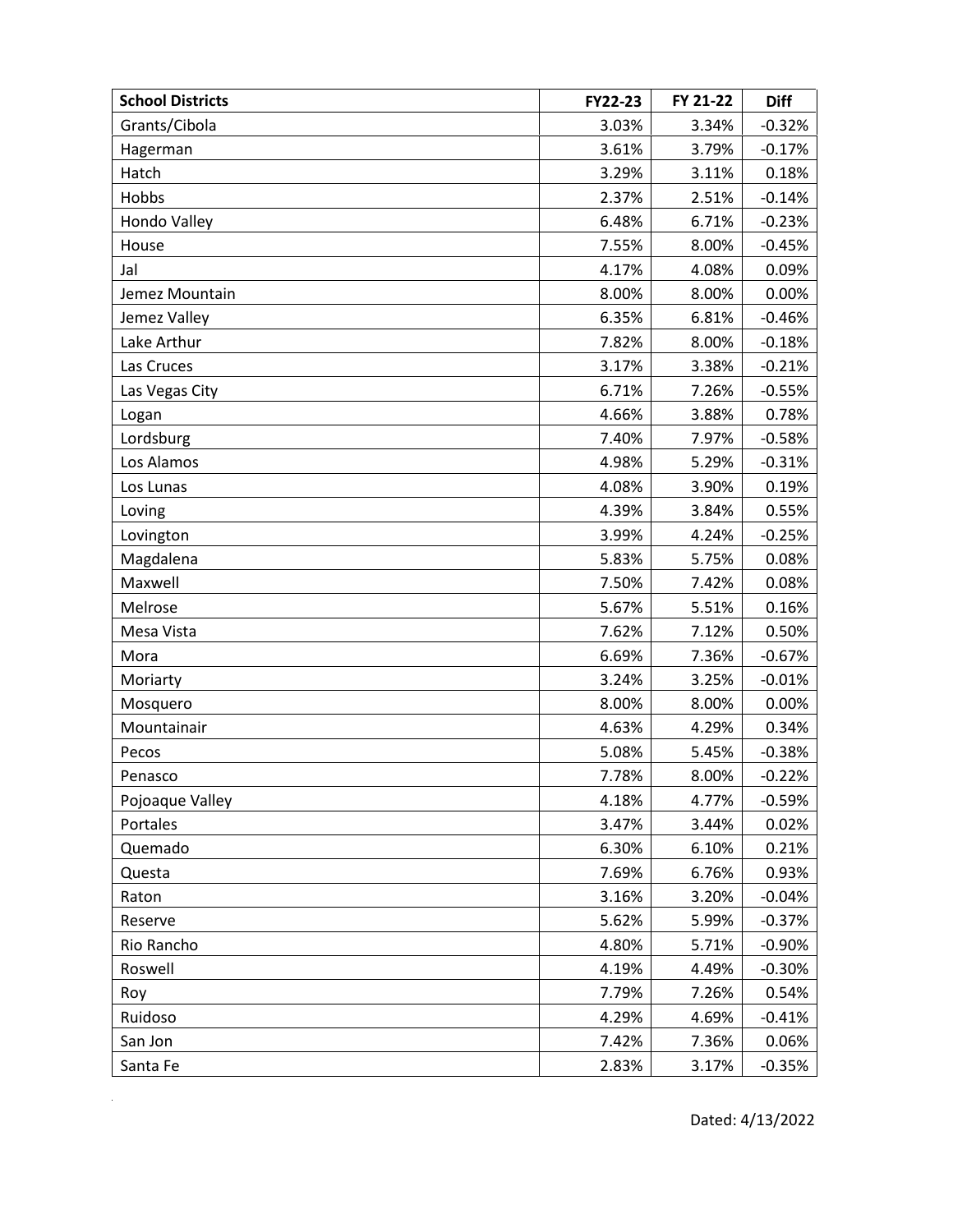| <b>School Districts</b> | <b>FY22-23</b> | FY 21-22 | Diff     |
|-------------------------|----------------|----------|----------|
| Santa Rosa              | 4.37%          | 4.56%    | $-0.20%$ |
| <b>Silver City</b>      | 2.70%          | 2.58%    | 0.12%    |
| Socorro                 | 5.55%          | 5.28%    | 0.27%    |
| Springer                | 7.56%          | 8.00%    | $-0.44%$ |
| Taos                    | 4.46%          | 4.59%    | $-0.13%$ |
| Tatum                   | 6.18%          | 6.57%    | $-0.38%$ |
| Texico                  | 5.17%          | 5.78%    | $-0.61%$ |
| Truth or Consequences   | 4.98%          | 5.25%    | $-0.27%$ |
| Tucumcari               | 5.14%          | 5.21%    | $-0.07%$ |
| Tularosa                | 3.02%          | 3.13%    | $-0.12%$ |
| Vaughn                  | 8.00%          | 8.00%    | 0.00%    |
| Wagon Mound             | 8.00%          | 8.00%    | 0.00%    |
| West Las Vegas          | 3.72%          | 3.72%    | 0.00%    |
| Zuni                    | 5.20%          | 4.27%    | 0.94%    |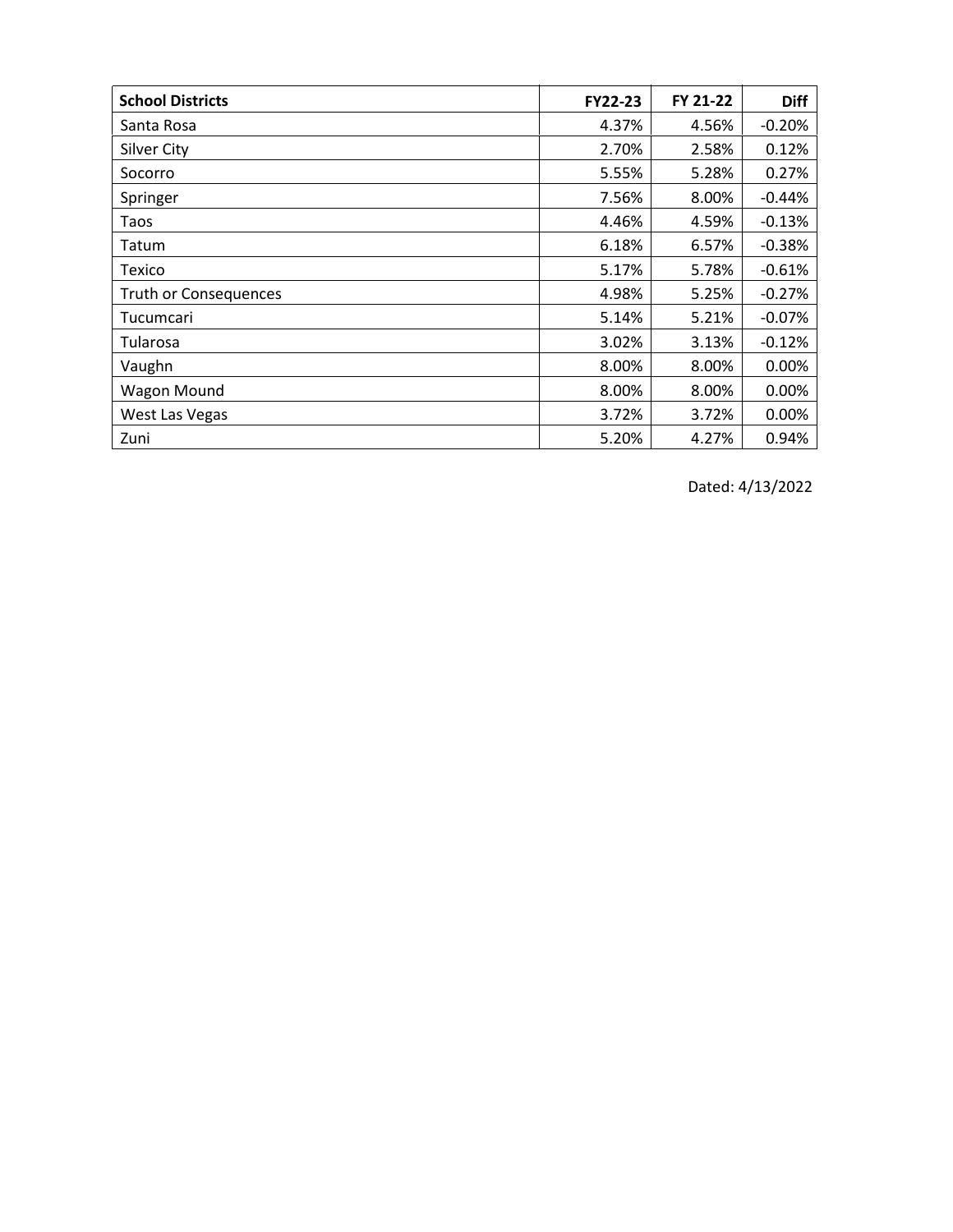## **State of New Mexico**

**Public Education Department** 

**State Charter's Indirect Cost Rates for Fiscal Year 2022-2023 Based upon submitted expenditures of FY 2020-2021** 

| <b>State Charters</b>                              | FY22-23 | FY 21-22 | <b>Diff</b> |
|----------------------------------------------------|---------|----------|-------------|
| 21st Century Public Academy                        | 8.00%   |          | 8.00%       |
| <b>ACES Technical Charter School</b>               | 5.78%   |          | 5.78%       |
| AIMS @ UNM                                         | 8.00%   | 8.00%    | 0.00%       |
| Albuquerque Bilingual Academy                      | 5.36%   | 5.10%    | 0.26%       |
| Albuquerque Collegiate                             | 8.00%   | 8.00%    | 0.00%       |
| Albuquerque School of Excellence                   | 4.90%   | 4.74%    | 0.15%       |
| Albuquerque Sign Language Academy                  | 6.40%   | 8.00%    | $-1.60%$    |
| Aldo Leopold Charter School                        | 6.84%   | 6.28%    | 0.56%       |
| Alma D' Arte Charter High School                   | 8.00%   | 8.00%    | 0.00%       |
| Altura Preparatory                                 | 8.00%   | 8.00%    | 0.00%       |
| Amy Biehl Charter High School                      | 6.27%   | 5.61%    | 0.66%       |
| <b>ASK Academy</b>                                 | 5.73%   | 5.49%    | 0.24%       |
| <b>Cesar Chavez Community School</b>               | 8.00%   | 8.00%    | 0.00%       |
| <b>DEAP</b>                                        | 8.00%   | 8.00%    | 0.00%       |
| Estancia Valley Classical Academy                  | 3.00%   | 1.91%    | 1.09%       |
| <b>Explore Academy</b>                             | 6.82%   | 6.34%    | 0.48%       |
| Horizon Academy West                               | 7.89%   | 8.00%    | $-0.11%$    |
| Hozho Academy                                      | 6.45%   | 7.19%    | $-0.74%$    |
| J. Paul Taylor                                     | 7.89%   | 8.00%    | $-0.11%$    |
| La Academia Dolores Huerta                         | 8.00%   | 8.00%    | 0.00%       |
| La Tierra Montessori School of the Arts & Sciences | 8.00%   | 8.00%    | 0.00%       |
| Las Montañas Charter School                        | 8.00%   | 7.98%    | 0.02%       |
| <b>MASTERS Program</b>                             | 8.00%   | 8.00%    | 0.00%       |
| <b>McCurdy Charter School</b>                      | 7.92%   | 8.00%    | $-0.08%$    |
| Media Arts Collaborative Charter School            | 7.02%   | 6.79%    | 0.22%       |
| Middle College High School                         | 8.00%   | 8.00%    | 0.00%       |
| <b>Mission Achievement and Success</b>             | 5.08%   | 5.15%    | $-0.08%$    |
| Monte Del Sol Charter School                       | 6.49%   | 7.13%    | $-0.64%$    |
| Montessori Elementary School                       | 6.25%   | 6.41%    | $-0.16%$    |
| New America School - Las Cruces                    | 8.00%   | 8.00%    | 0.00%       |
| <b>New Mexico Connections Academy</b>              | 1.59%   | 2.12%    | $-0.53%$    |
| New Mexico School for the Arts                     | 7.21%   | 6.61%    | 0.60%       |
| North Valley Academy                               | 7.96%   | 8.00%    | $-0.04%$    |
| Raices del Saber Xinachtli                         | 8.00%   | 8.00%    | 0.00%       |
| Red River Valley Charter School                    | 8.00%   | 8.00%    | 0.00%       |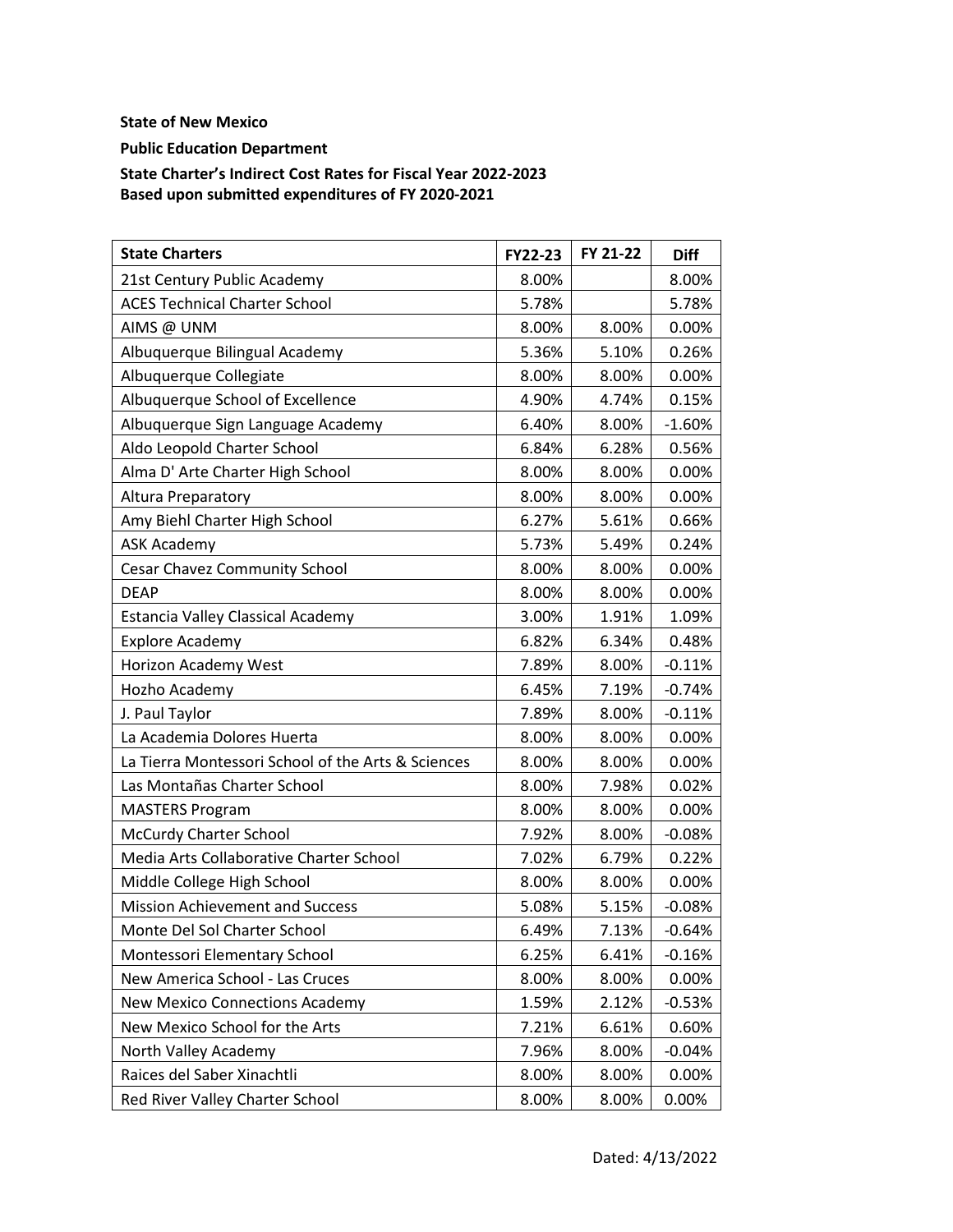| <b>State Charters</b>                           | FY22-23 | FY 21-22 | <b>Diff</b> |
|-------------------------------------------------|---------|----------|-------------|
| Roots and Wings Community School                | 8.00%   | 8.00%    | 0.00%       |
| Sandoval Academy (SABE)                         | 7.93%   | 8.00%    | $-0.07%$    |
| School of Dreams Academy                        | 3.72%   | 3.82%    | $-0.10%$    |
| <b>Six Directions Indigenous</b>                | 8.00%   | 8.00%    | 0.00%       |
| Solare Collegiate Charter School                | 8.00%   | 8.00%    | 0.00%       |
| South Valley Preparatory School                 | 7.80%   | 8.00%    | $-0.20%$    |
| Southwest Preparatory Learning Center           | 8.00%   | 8.00%    | 0.00%       |
| Southwest Secondary Learning Center             | 8.00%   | 8.00%    | 0.00%       |
| SW Aeronautics, Mathematics and Science Academy | 8.00%   | 8.00%    | 0.00%       |
| <b>Taos Academy</b>                             | 8.00%   | 8.00%    | 0.00%       |
| Taos Integrated School of the Arts              | 8.00%   | 8.00%    | 0.00%       |
| <b>Taos International School</b>                | 7.89%   | 7.67%    | 0.22%       |
| The Great Academy                               | 8.00%   | 8.00%    | 0.00%       |
| Tierra Adentro                                  | 8.00%   | 8.00%    | 0.00%       |
| Tierra Encantada Charter School                 | 8.00%   | 8.00%    | 0.00%       |
| <b>Turquoise Trail Elementary</b>               | 6.07%   | 8.00%    | $-1.93%$    |
| Walatowa Charter High School                    | 8.00%   | 8.00%    | 0.00%       |